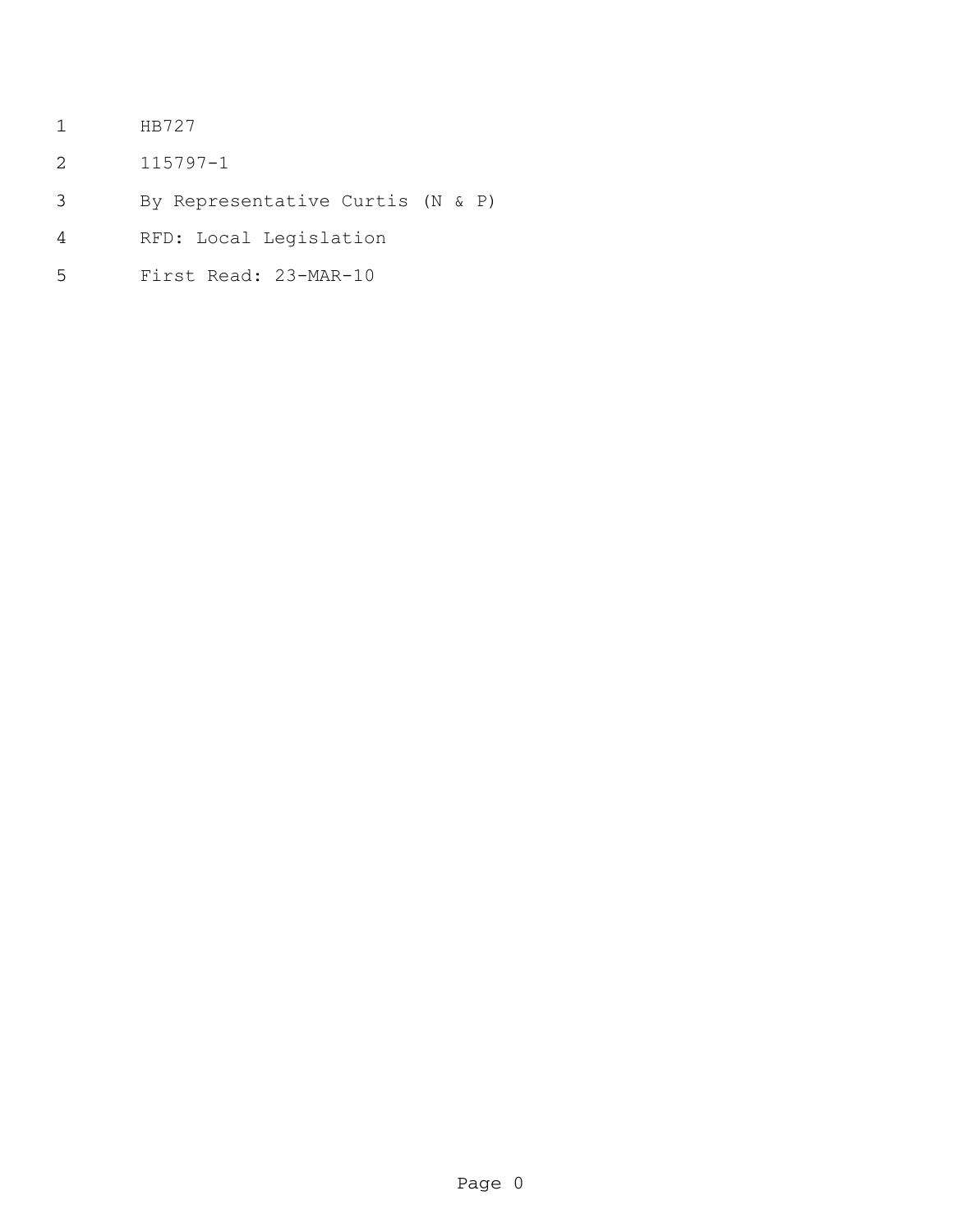| $\mathbf 1$    | 115797-1:n:12/28/2009:FC/th LRS2009-5261                       |
|----------------|----------------------------------------------------------------|
| $\overline{2}$ |                                                                |
| 3              |                                                                |
| 4              |                                                                |
| 5              |                                                                |
| 6              |                                                                |
| 7              |                                                                |
| 8              |                                                                |
| 9              | A BILL                                                         |
| 10             | TO BE ENTITLED                                                 |
| 11             | AN ACT                                                         |
| 12             |                                                                |
| 13             | Relating to Lauderdale County; to provide for the              |
| 14             | election of the chair of the county commission on a countywide |
| 15             | basis; to provide for the duties and compensation of the       |
| 16             | chair; to provide that the judge of probate shall no longer    |
| 17             | serve as chair; and to provide a referendum.                   |
| 18             | BE IT ENACTED BY THE LEGISLATURE OF ALABAMA:                   |
| 19             | Section 1. This act shall apply only in Lauderdale             |
| 20             | County.                                                        |
| 21             | Section 2. (a) Effective beginning the next general            |
| 22             | election for the election of the Lauderdale County Commission, |
| 23             | the Chair of the Lauderdale County Commission shall be elected |
| 24             | on a countywide basis. The chair shall take office at the same |
| 25             | time as members of the Lauderdale County Commission take       |
| 26             | office and shall serve a four-year term, or until a successor  |
| 27             | is elected and qualified. The chair shall preside over         |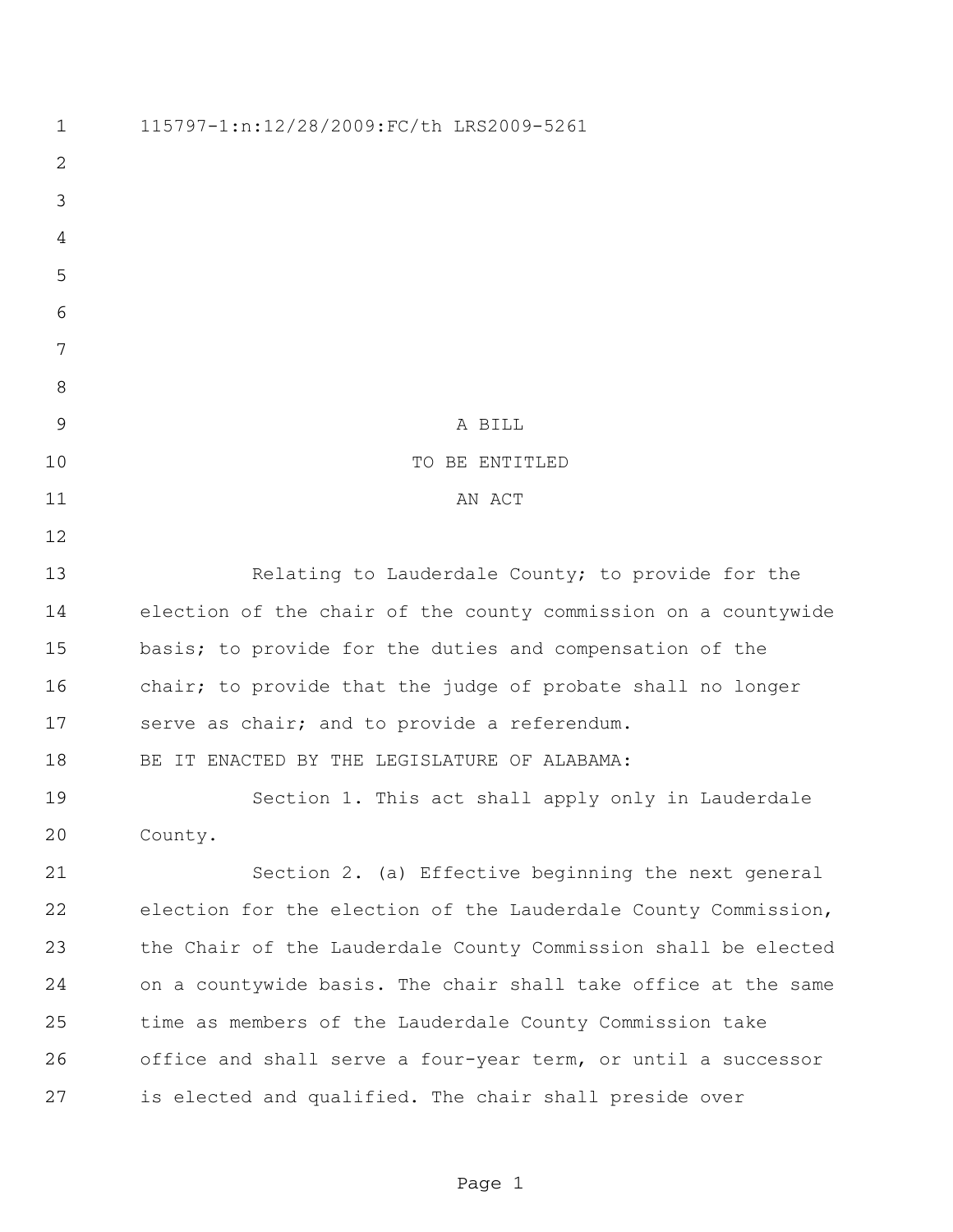meetings of the county commission and shall vote only in the case of tie vote of the commission commissioners. After the election of the first chair as provided in this section and thereafter, the judge of probate shall no longer serve as chair of the county commission.

 (b) The salary of the Chair of the Lauderdale County Commission shall be forty thousand dollars (\$40,000) per year payable in equal semi-monthly installments from the general fund of the county.

 (c) In addition to the other duties and responsibilities of the chair, the chair of the Lauderdale County Commission shall do all of the following:

 (1) Promote economic development in the county. (2) Establish and enhance intergovernmental partnerships.

 (3) Serve as the representative of Lauderdale County 17 and the Lauderdale County Commission on any boards, committees, or other organizations that require representation of the county.

 (4) Perform any other duties as determined by a majority vote of the county commission.

 Section 3. Sections 2 and 3 shall become operative only if approved by a majority of the qualified electors of Lauderdale County who vote in an election to be held on the day of the general election in November 2010. The notice of 26 the election shall be given by the judge of probate, and the election shall be held, conducted, and the results canvassed